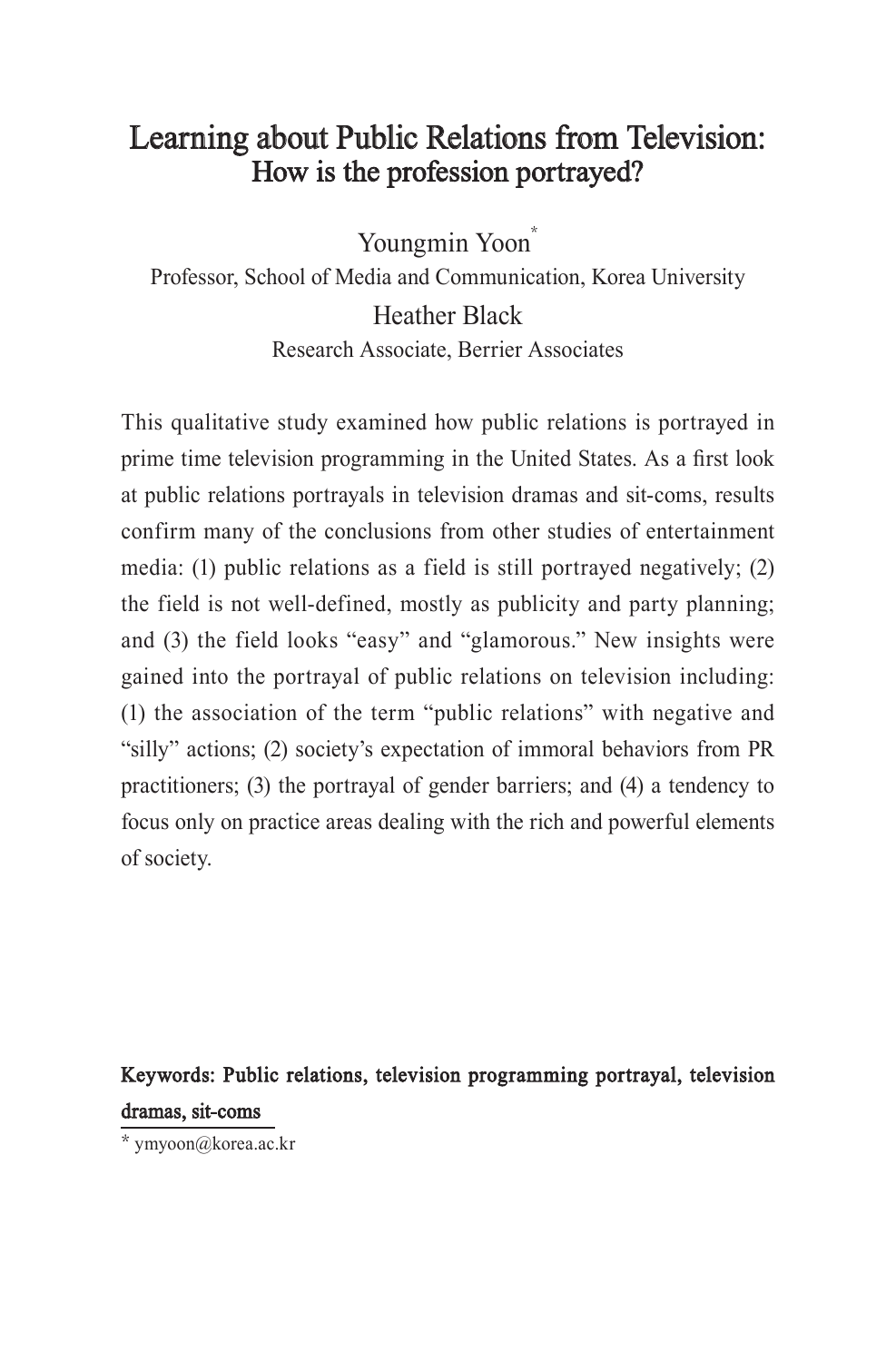### 1. Introduction

"On TV, the PR person is always pretty, well-dressed, usually a female, in front of everyone, in the spotlight...it seems really glamorous and exciting" (Bowen, 2003, p. 206). Many who teach public relations in college may have heard similar comments from their students at one point or another. Most college students newly majoring in public relations, according to Bowen, think that public relations involves mainly media relations and "fun" activities such as special events and party planning (p. 204). As the source of their impressions, most of these students point to the mass media, in particular, television. The present study began with our curiosity to find out specifically how United States television programming is generating impressions of public relations and how it is defining the field.

McCombs and Bell (1996) say ordinary people view the world through the filter of the mass media. Given that most people may have a limited direct contact with public relations professionals, it is safe to assume that most Americans form their images of public relations based on the media portrayals (Miller, 1999). According to Pfau and colleagues, the public tends to develop perceptions of professions from television images. They found that network prime-time depictions influence public perceptions of physicians (Pfau, Mullen, & Garrow, 1995) and of attorneys (Pfau, Mullen, Deidrich, & Garrow, 1995). In cases where television depictions of professions are inaccurate, Pfau and colleagues argue that the public is likely to develop a distorted view of certain professions, which in the long run may erode public confidence in those professionals.

To date, a limited number of studies have investigated depictions of public relations and its practitioners in both print and broadcast news stories, film and novel (Jo, 2003; Keenan, 1996; Lee, 2001; Miller,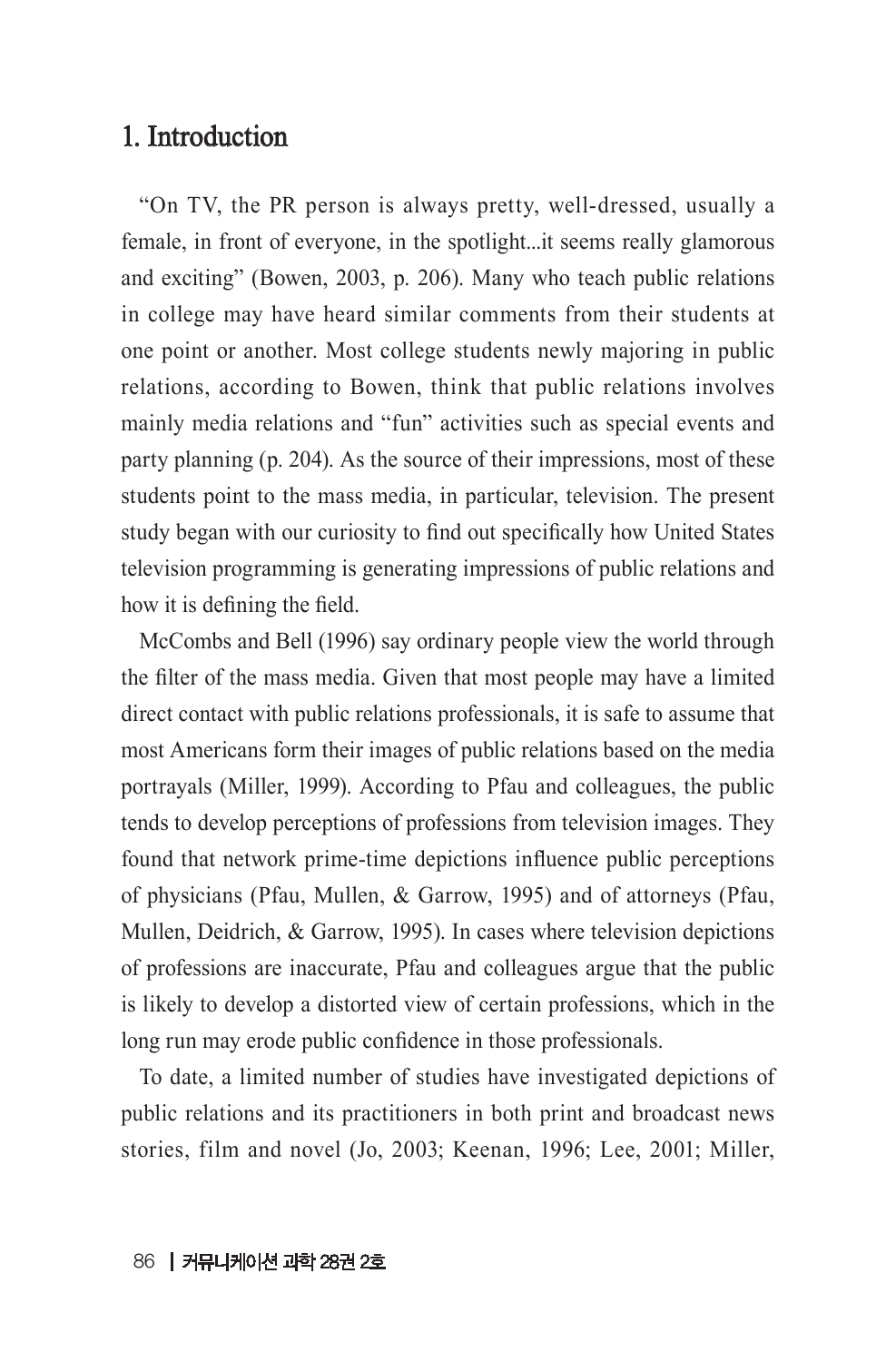1999; Spicer, 1993; Tavcar, 1993; Tilson, 2003). However, no study has examined public relations portrayals in television dramas and situation comedies. Given the fact that television provides a learning environment for most people (Signorielli & Morgan, 1996) and that television dramas and situation comedies are a popular and accessible form of media entertainment for the majority of people in the United States (Campbell, 2002), it is important to understand the way and the context in which these programs depict public relations and its practitioners. This is likely to provide additional insight into the root of the public perceptions of the field and its professionals.

## 2. Literature Review

### 1) Public Relations Portrayals in the News Media

A few studies investigated the use and definition of the term public relations and the tone (negative or positive) of the references to the field in the news media. In a content analysis of three newspapers for a onemonth period, Bishop (1988) discovered not one article mentioned the term public relations. Instead, there was far more frequent use of the term publicity. He concluded that for reporters, public relations seems to be equated solely with publicity. Additionally, his study disclosed that the majority of news references to publicity and public relations were relatively positive in tone.

Spicer (1993) used a convenience sample of 81 newspaper and magazine articles containing the words public relations or PR, to identify seven themes—distraction, disaster, challenge, hype, merely, war, and schmooze. All themes except for the "challenge" category indicate negative or unfavorable connotations of public relations. Like Bishop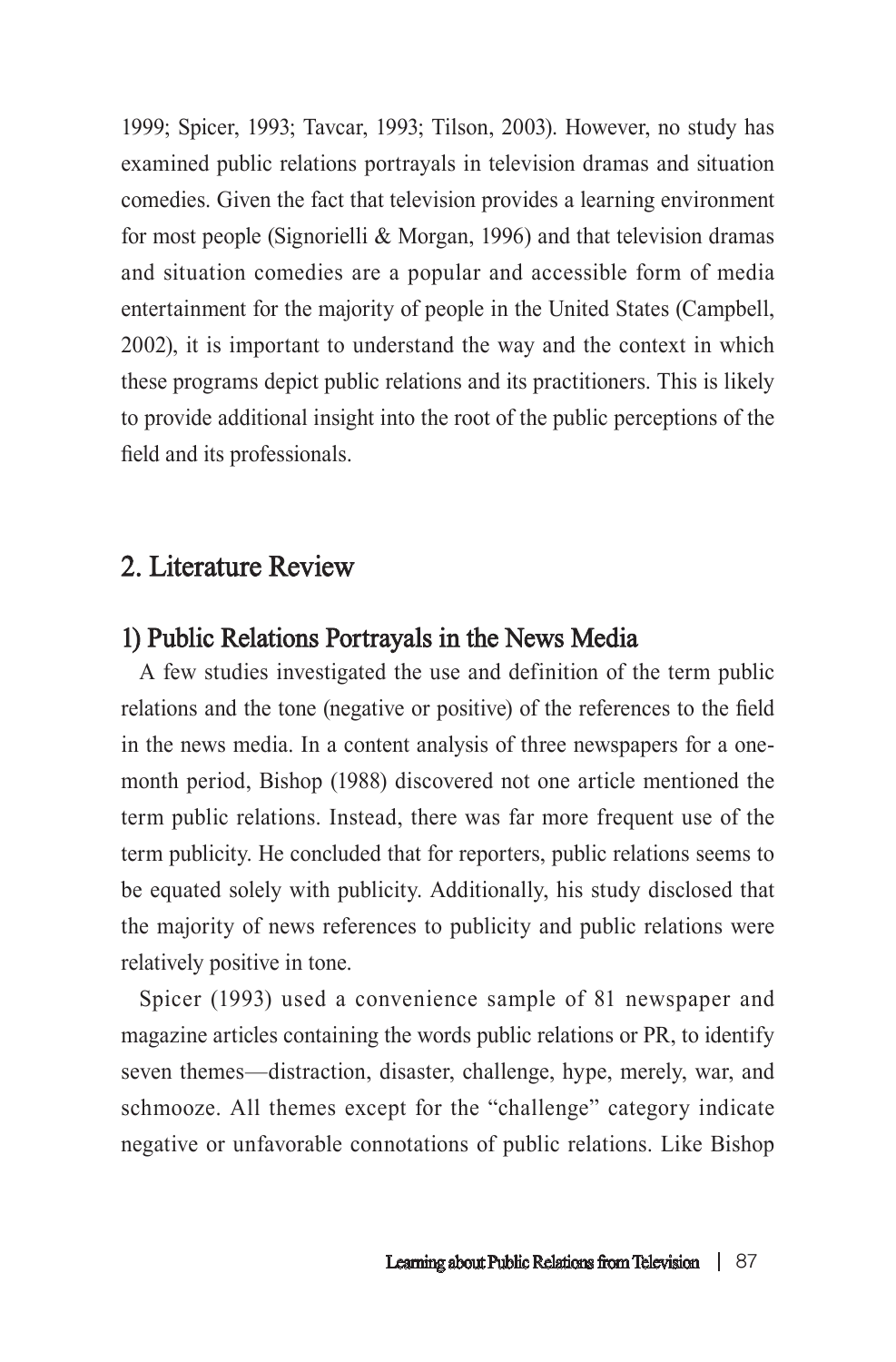(1988), Spicer found that the majority of articles depict public relations as the press agentry/publicity model, the historically dominant view of public relations (Grunig & Hunt, 1984).

Unlike Bishop (1988) and Spicer (1993) who examined print news media, Keenan (1996) investigated all evening newscasts on the three major television networks from 1980 through 1995, containing the keywords public relations or PR. His findings were similar to those of earlier studies. The press agentry/publicity model was by far the most common type of public relations referenced in television news stories in terms of how public relations works and what the profession involves. While over half of the stories about public relations were neutral in tone, in the rest of the stories, a negative tone overwhelmed a positive tone.

Jo (2003) examined the use of public relations terms in the evening news on the three major television networks and two newspapers—the New York Times and the Wall Street Journal. The findings suggest that public relations terms in news stories primarily refer to publicity, image building, and persuasion efforts. Although the neutral meaning was most frequent in the findings, the negative connotation of public relations was much larger than the positive connotation.

#### 2) Public Relations Portrayals in the Entertainment Media

Limited research on the portrayals of the public relations field in the entertainment media generally shows that media relations is the predominant form of public relations activity portrayed (Lee, 2001; Miller, 1999; Tavcar, 1993). Most of the characters in films and novels are press agents, publicists or spokespersons although their titles often are different. Overall, these characters have "[t]he more glamorous jobs in PR" rather than leadership roles (Miller, 1999, p. 8). These studies also show that public relations characters usually have the minor roles in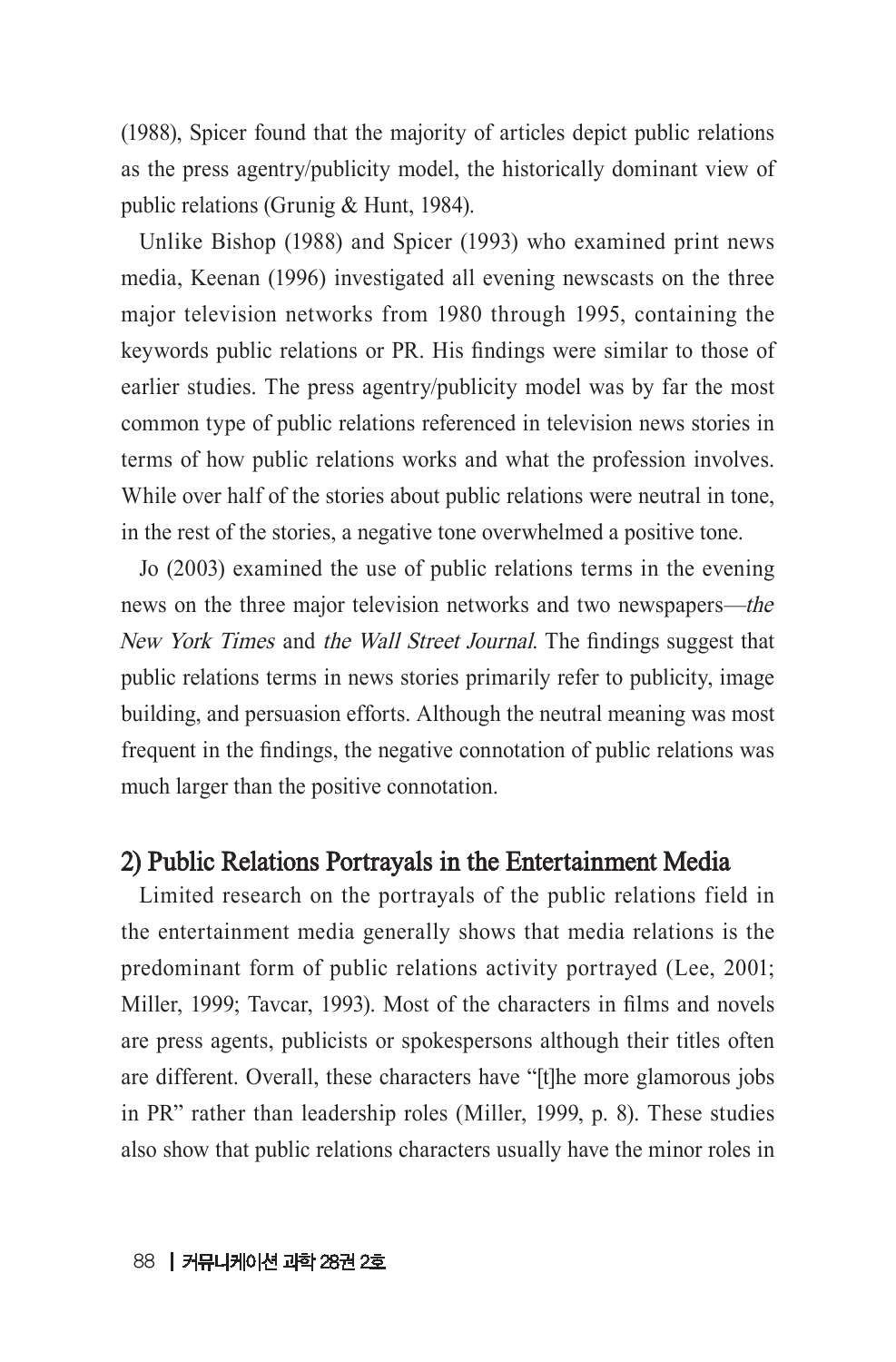films and don't receive the screen time of lawyers, journalists, teachers, and advertising executives (Lee, 2001; Miller, 1999).

While Lee (2001) discovered both positive and negative depictions of public relations experts in 20 films, Miller (1999) found consistently negative characterizations of practitioners in both films and novels over six decades. Often, practitioners were depicted as ditzy, obsequious, cynical, manipulative, money-minded, isolated, and unfulfilled. The only positive archetypal characteristic she found was "accomplished." While the negative representations may make storylines interesting, Miller says that the antisocial behavior of these characters such as promiscuity, lying, and alcohol abuse are so prevalent and regularly related with the practice of PR that they seemed even normal within the practice.

Miller (1999) also notes that films and novels present inadequate views of public relations, often omitting its process--strategies and tactics, and highlighting only its inexplicable power. She says, "Sometimes, PR is magic, which only a magician with secret knowledge can perform" and in other times, "it is almost embarrassingly easy--a phone call or a cocktail with a reporter is all it takes" (p. 23).

The present study attempts to examine the portrayals of public relations and its practitioners in television dramas and situation comedies. Based on this literature and given the descriptive and exploratory nature of this study, the following research question is proposed to govern this study:

RQ: How do television dramas and situation comedies in the United States portray the public relations profession and its practitioners?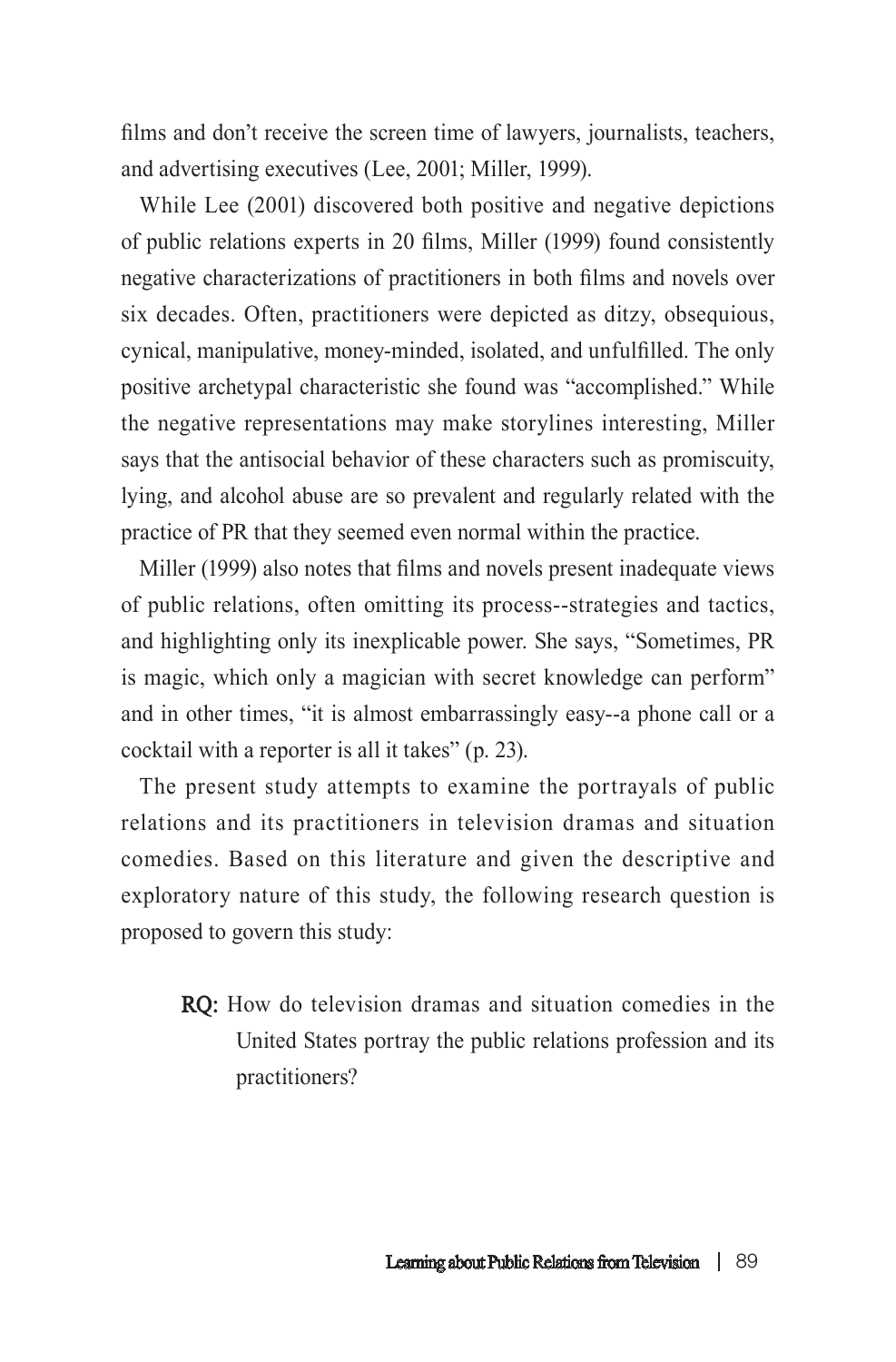### 3. Method

Just as Miller (1999) found for film, in television there were no applicable lists of public relations characters compiled and available through directories or databases. A list of public relations characters appearing in recently airing television dramas and situation comedies was created in spring 2006 by polling communication faculty members and 80 undergraduate communications students at two United States universities, one in Northeast and the other in Southeast. Using the criteria established by Miller's study, characters were considered public relations practitioners if they identified themselves as such, if other characters identified them as such, or if their job contained duties often assigned to public relations professionals, such as media relations, publicity, political campaigning, political polling, communications management, or speechwriting.

By creating the sample of shows and characters identified by the students and professors polled, the focus was on relatively recent representations of public relations characters in shows. This convenience sample did not include all the fictional characters and shows ever aired on television in the United States, but those that were currently airing either in first-run or re-run or were available on DVD as identified through TV Tracker.com, TV Guide, and Netflix databases. Thus this sample cannot be considered representative of all public relations portrayals ever aired on television in the United States. For every program currently accessible, all available episodes were studied. For some shows, this meant coding up to 6 seasons. A total of 16 different public relations characters that played a major role or had sufficient screen time necessary for analysis were selected (See <Table 1>). They appeared in 384 episodes in a total of 10 shows in a variety of genres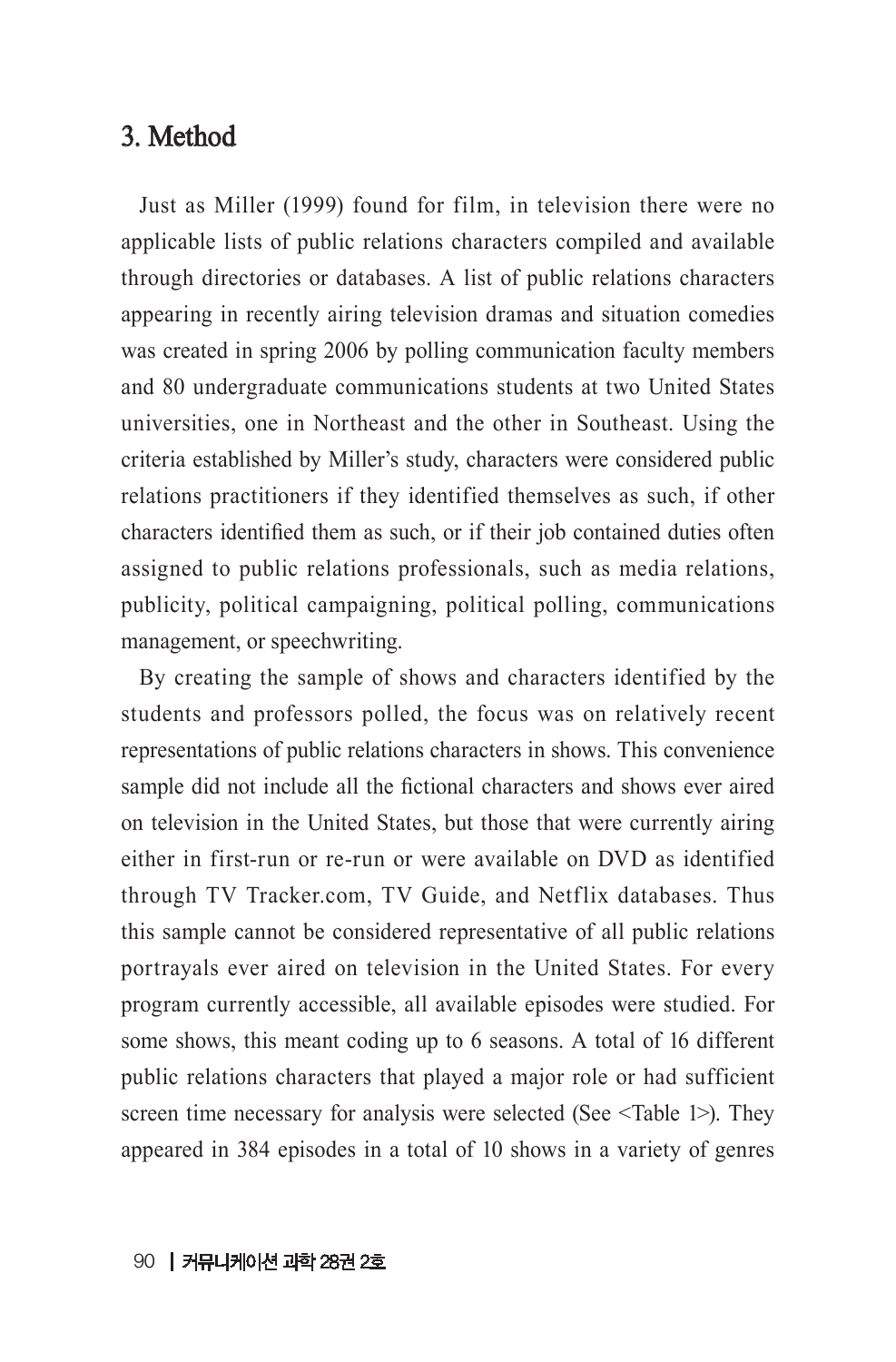ranging from comedy to drama, and formats from series to serial, half hour to hour, airing on a variety of networks on air and cable.

| Character                       | Show (original<br>network/cable) | Job title                                                  | Number of<br>episodes coded<br>(year)                     | Seasons on<br>air |
|---------------------------------|----------------------------------|------------------------------------------------------------|-----------------------------------------------------------|-------------------|
| Jessie Bowers                   | Arrested<br>Development<br>(Fox) | Publicist                                                  | 22 (2003)                                                 | 2003-2006         |
| Kelly Ludlow                    | Commander in<br>Chief(ABC)       | Press Secretary to<br>the White House                      | 18 (2005-2006)                                            | 2005-2006         |
| Richard<br>"Dickie"<br>McDonald |                                  | Media Consultant<br>to the President                       |                                                           |                   |
| Nick Pierce                     | The District<br>(CBS)            | Press Secretary<br>to the D.C. Police<br>Department        | 23 (2000-2001)                                            | 2000-2004         |
| Shauna                          | Entourage<br>(HBO)               | Publicist                                                  | 8(2004)                                                   | 2004-present      |
| Naomi Clark<br>Jake Phillips    | Jake in<br>Progress<br>(ABC)     | Publicist                                                  | 13 (2005)                                                 | 2005              |
| Mary Connell                    | Las Vegas<br>(NBC)               | Director of<br><b>Special Events</b>                       | 23 (2003-2004)                                            | 2003-present      |
| Jamie<br>Buchman                | Mad about You<br>(NBC)           | Co-owner of an<br>agency                                   | 15 (Unknown:<br>Favorites)                                | 1992-1997         |
| Samantha<br>Jones               | Sex and the<br>$City$ (HBO)      | Publicist                                                  | 94 (1998-2004)                                            | 1998-2004         |
| Mike Flaherty                   | Spin City<br>(ABC)               | Deputy Mayor                                               | 11 (Unknown:<br>Michael J.<br>Fox: All time<br>favorites) | 1996-2002         |
| Paul Lassiter                   |                                  | Press Secretary to<br>the Mayor                            |                                                           |                   |
| CJ Craig                        | The West Wing<br>(NBC)           | Press secretary to<br>the White House                      | 157 (1999-2006)                                           | 1999-2006         |
| Josh Lyman                      |                                  | Deputy Chief of<br>Staff to the White<br>House             |                                                           |                   |
| Sam Seaborn                     |                                  | Deputy<br>Communications<br>Director to the<br>White House |                                                           |                   |
| Toby Zeigler                    |                                  | Communications<br>Director to the<br>White House           |                                                           |                   |
| 16 characters                   | 10 shows                         |                                                            | 384 episodes                                              |                   |

<Table 1> Public Relations Characters in Television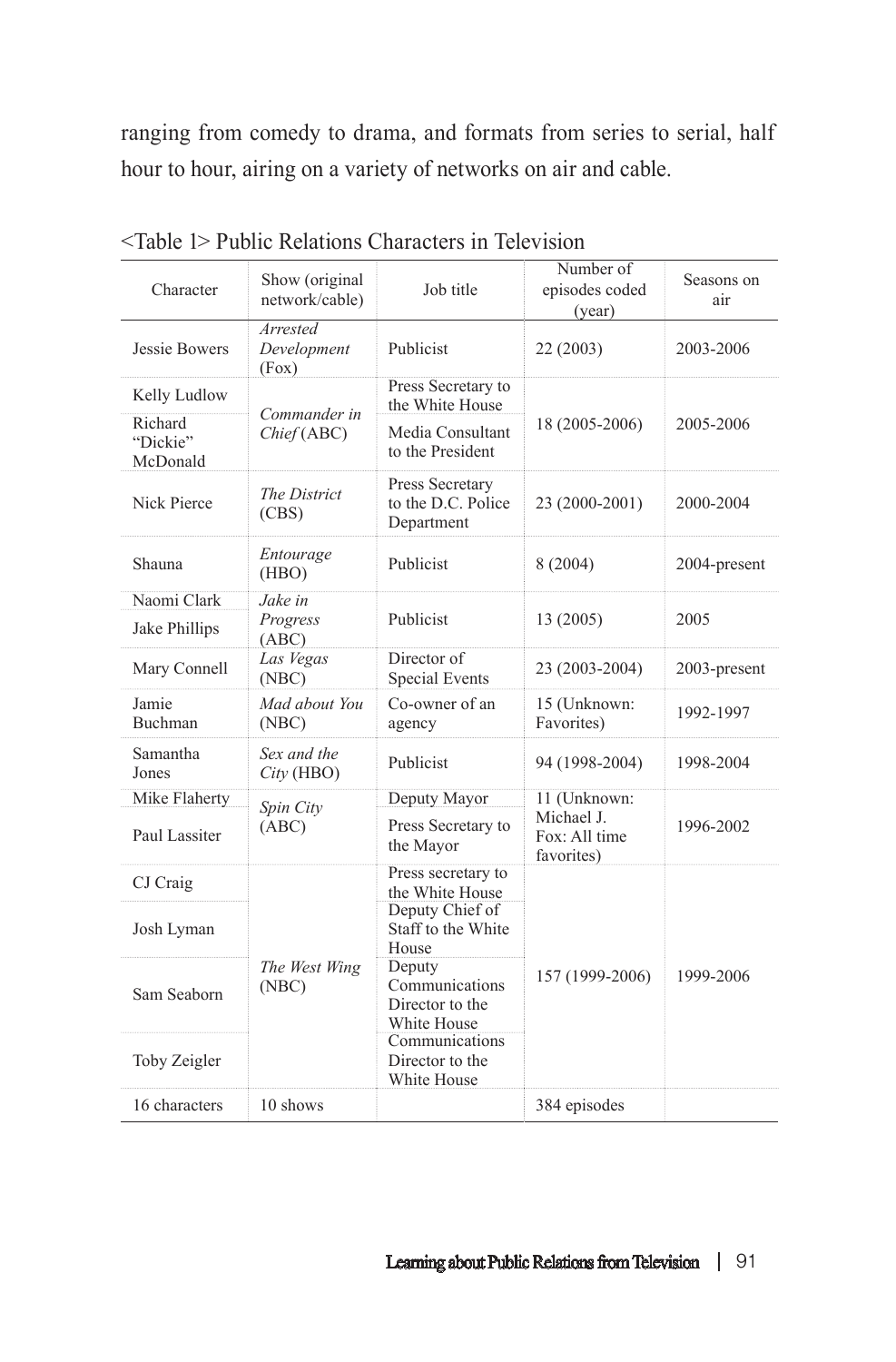An in-depth qualitative analysis was conducted for all 16 characters across all 384 episodes by two researchers. Extensive notes were taken on the plot lines and characterizations, which allowed the identification of common themes among the public relations characters and their practice. For each character, notes were also taken on the definitions of public relations shown, strategies and tactics used by the practitioner, the types of work shown, and the two misconceptions that Miller (1999) found – PR being easy and magic. Two researchers compared their notes and discussed identified themes. When there were major disagreements in their interpretations, they went back to the respective characters and shows to reanalyze. The purpose of this repetitive exercise was not to reach the complete agreement between researchers but to come to mutual understanding of the themes identified and interpretations.

## 4. Results

### 1) Demographic Characteristics of PR Practitioners

All 16 fictional public relations characters analyzed in United States television dramas and situation comedies were relatively young and attractive. They were all in their early 30s and late 40s and financially secure. All of them appeared to be physically fit and most of them were well groomed and stylish. All but Jamie Buchman in Mad about You were single. While eight of the 16 characters were women, PR was not portrayed as a racially diverse field. All the characters were Caucasian. No African Americans or Hispanic Americans or Asian Americans were included. Two characters identified themselves as Jewish.

Practitioners worked mainly for the government and in publicity and special events. Nine practitioners worked for the White House or city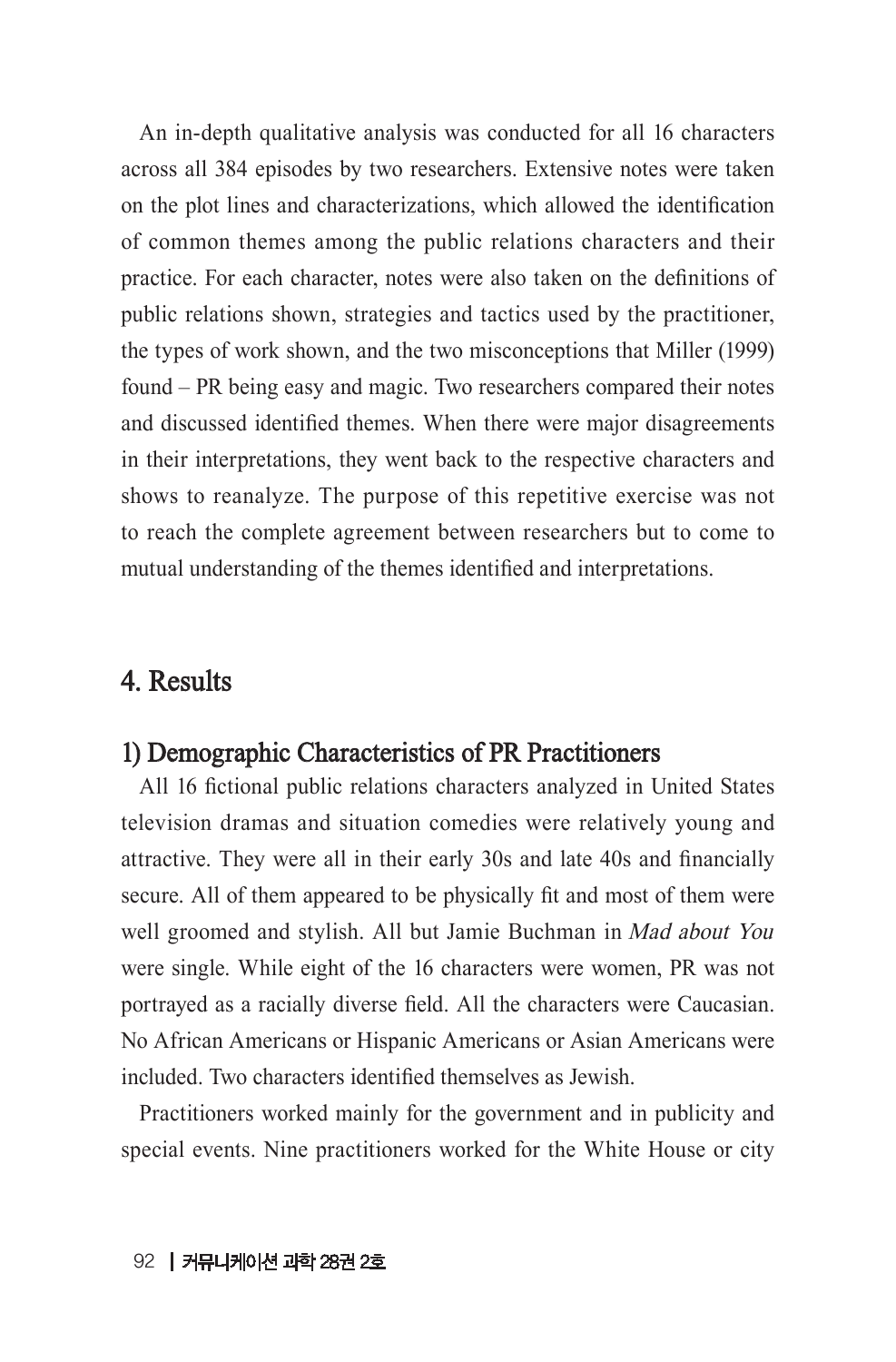governments and had titles such as a "press secretary," "communications director," "deputy communications director," and "media consultant." The remaining seven practitioners were mostly referred to as "publicists." The publicists' work mainly involved dealing with the media, organizing promotions or opening parties of restaurants and clubs and booking their clients for talk shows. A clear difference was present in the areas of public relations that male and female practitioners practiced. Male practitioners mainly worked for the government sector, whereas female practitioners worked in agencies specializing in entertainment and conducting special events. Of nine practitioners working for the government sector, only two were female, both of whom were press secretaries. Of the seven practitioners working in publicity and special events, only one was male. Regardless of gender and the area of specialty, the majority of characters worked closely with the media.

# 2) Major Themes of PR Practice and Practitioners in **Television**

### (1) The Moral Life of the Practitioner: Lies, Rumors and Sex

Many practitioner characters are engaged in morally problematic acts to a degree. One example is Samantha Jones of Sex and the City who uses her job to get whatever she wants. When she signs an actress Lucy Liu for publicity job, she uses it to get a Birkin bag that she was not able to get because of a long waiting list. She lies to the store manager, "I'm her (Lucy Liu's) press rep and I would love for her to carry this bag to a premiere next week. It would be photographed to death. Does that make a difference?" The bag is never intended for the actress. Mike Flaherty in Spin City also easily bends the truth to save his mayor from embarrassment. He is so good at lying that his journalist girlfriend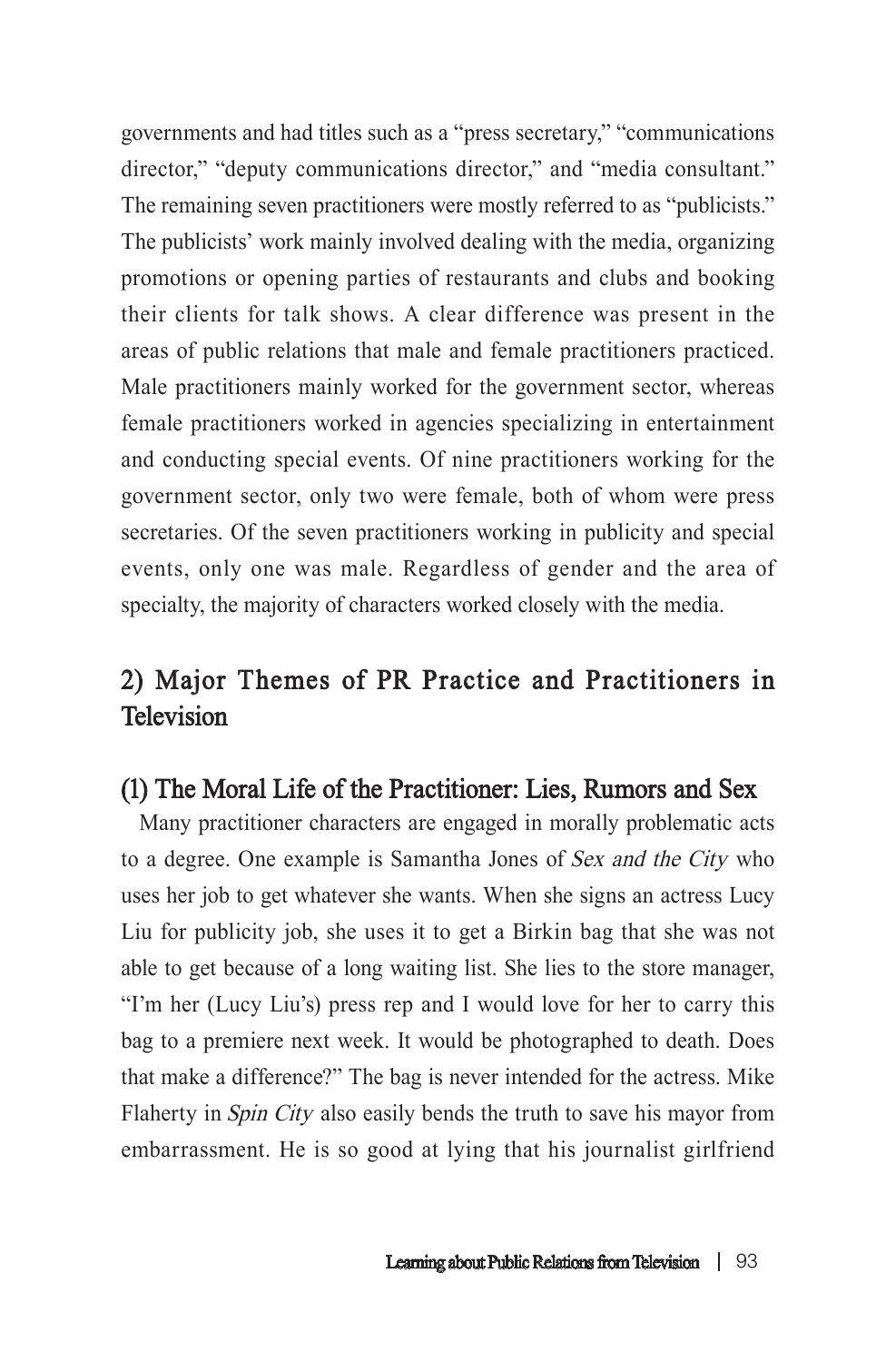marvels, "You actually believe what you're saying!"

Often other characters expect practitioners to lie, concoct a story or spin facts. In *Arrested Development*, the Bluth family's new publicist, Jessie Bowers, tells every member of the family to get a job. Lindsay, the money-wasting daughter of the family responds, "Instead of us getting jobs, why don't you do your job and tell everyone that we've got jobs?" In the same episode, when Gob Bluth, a not-so-successful magician in the family, cannot find a guy who he put in his magic Aztec Tomb, he tells his brother that he needs Jessie to "spin" murder for him. Sometimes practitioners themselves imply that it is the nature of public relations practice to lie and withhold information. Paul Lassiter, press secretary of *Spin City* professes to his colleague, "Rule number 1—you never tell the press more than you have to."

Practitioners sometimes engage in cover-ups, although it may be unintentional. CJ Craig, the press secretary in The West Wing, denies troop movements in India in a press briefing because she was kept in the dark by senior White House staff. For the same reason, she does not reveal important matters such as the President's health crisis and the US marines' assassination of a foreign leader to the press. She quickly suspects that the staff members are hiding information from her and, in her frustration, tries to leak a story to a journalist who has been courting her. He won't let her do it and says if there is a story he will find it. She responds, "No you won't. We've gotten very good at this."

Rumors are another major theme in the moral lives of public relations practitioners portrayed on television. In television, practitioners use, make up and spread rumors to accomplish their goals. Kelly Ludlow, a press secretary of Commander in Chief uses a rumor about herself to preempt the controversy about President Allen's rise to presidency. She negotiates with the media for a story on the President's first 50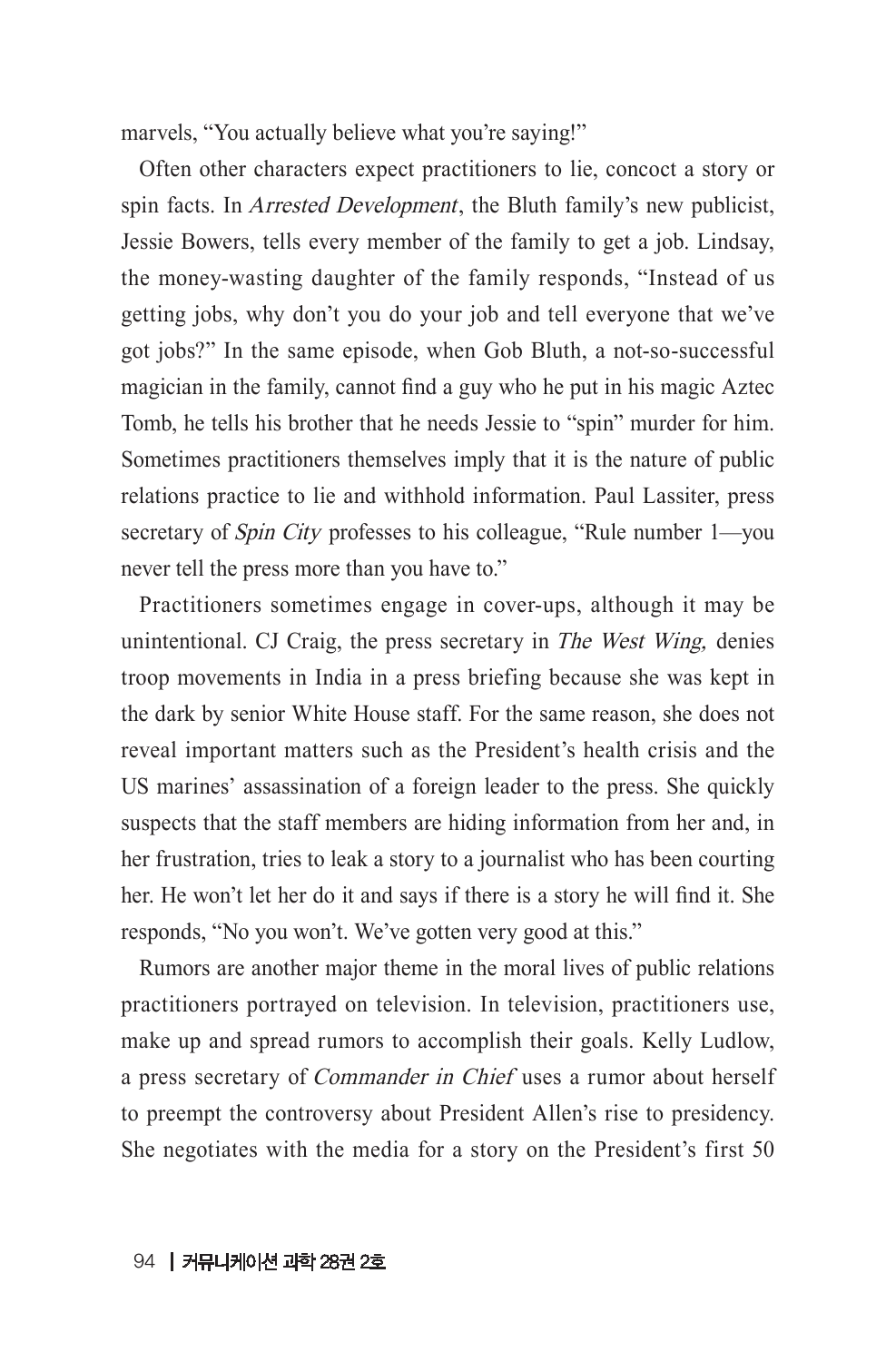days in exchange for her confession about being intimate with actor George Clooney—a rumor. In Sex and the City, "two young PR girls" are described as the city's "hottest rumor mill" and used by other people when they need to spread rumors.

Sometimes sex is a tool that practitioners employ to get what they want. Samantha Jones in Sex and the City believes "sex is power" and uses it to raise money for a cause and to receive expensive jewelry. For her, PR expertise can also be useful to get more sex. To sleep with a priest, she suggests organizing a charity event for his church. Undoubtedly, she equates public relations with sex when she lectures her friend Charlotte York on how to handle a man, "Hon, it doesn't matter what you say or do. It's how you say it. For example, I'm in PR. Translation: I give great head."

Although other PR characters may not be as promiscuous as Samantha Jones, some of them have relationships and sex with reporters and clients. CJ Craig in The West Wing has a relationship with a White House correspondent; in Spin City Mike Flaherty has a live-in girlfriend who is a city hall correspondent; Jessie Bowers sleeps with her client in *Arrested Development*; Nick Pierce in *The District* sleeps with a journalist; and Jake Phillips in *Jake in Progress* has had sexual relationships with celebrity clients in the past.

### (2) The Unbearable Lightness of Public Relations Practice

Although most practitioners, with an exception of Paul Lassiter in Spin City, are presented as good at their jobs, some things they succeed in are so trivial and nonessential to public relations practice that they are almost embarrassing. In Las Vegas, Mary Connell successfully achieves round-girl duty in a boxing match when a scheduled round-girl cancels on her. She also calms down customers who are upset because all the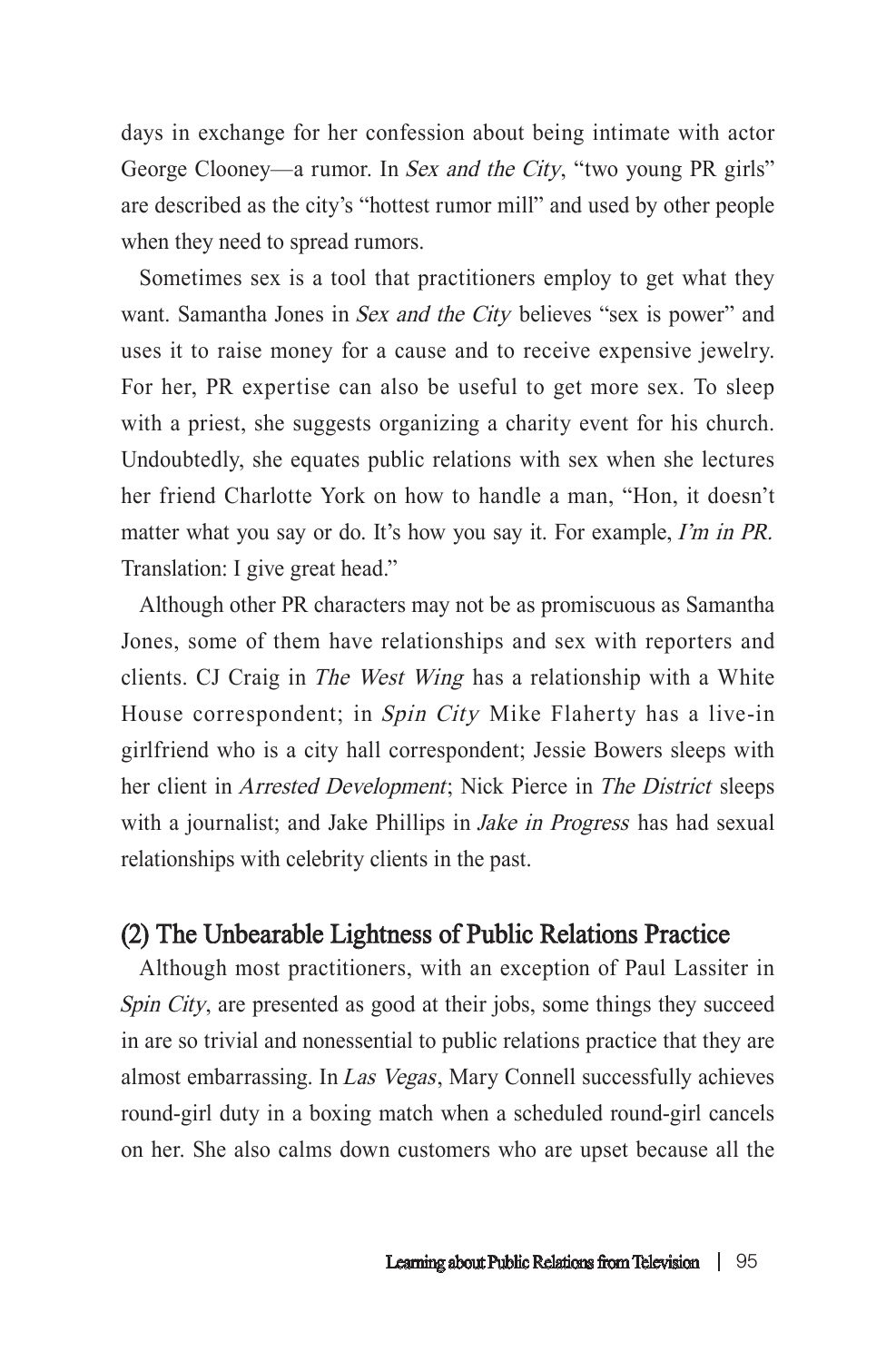shrimp at the hotel's buffet restaurant has been eaten by a group of contestants from an eating contest. In Entourage, Shauna, a publicist is asked to get a pair of boots for her actor client Vince Chase's girlfriend. She delivers.

The types of work tasks that non-governmental practitioner characters perform are usually limited to special events, especially party planning. In Mad about You, Jamie Buchman is portrayed as an intelligent business woman who is a Yale graduate and very good at her job. Although her work is rarely shown, when it is, she mainly handles party planning her sister's wedding and parents-in-law's anniversary. Samantha Jones in Sex and the City handles parties for clubs, restaurants, and even a new coffee table book. She successfully checks the guest list at the door of a club and contacts designers to get suits and sunglasses for her actor boyfriend's appearance on an MTV show Total Request Live. One of her love interests, Richard Wright, calls all her work "fluff."

Practitioners in the government sector are not free from trivial work. In *The West Wing*, CJ Craig briefs reporters about what the first lady is wearing to the state dinner. She laments that all her 22 years of school are going to waste answering questions about what people are wearing. She says, "A hurricane has picked up speed and power and is heading for Georgia… Amazingly you know what I'll get asked most often today?" Then she sees a reporter come into the room. "Sandra, black suede and velvet Manolo Blonic slides with a rhinestone and mother of pearl toebuckle."

## (3) Planning Parties vs. Planning Media Strategy: Extreme Divisions in PR Definitions and Practice

In television dramas and sit-coms public relations is shown as narrow in scope, with recent programming focusing only on two dimensions: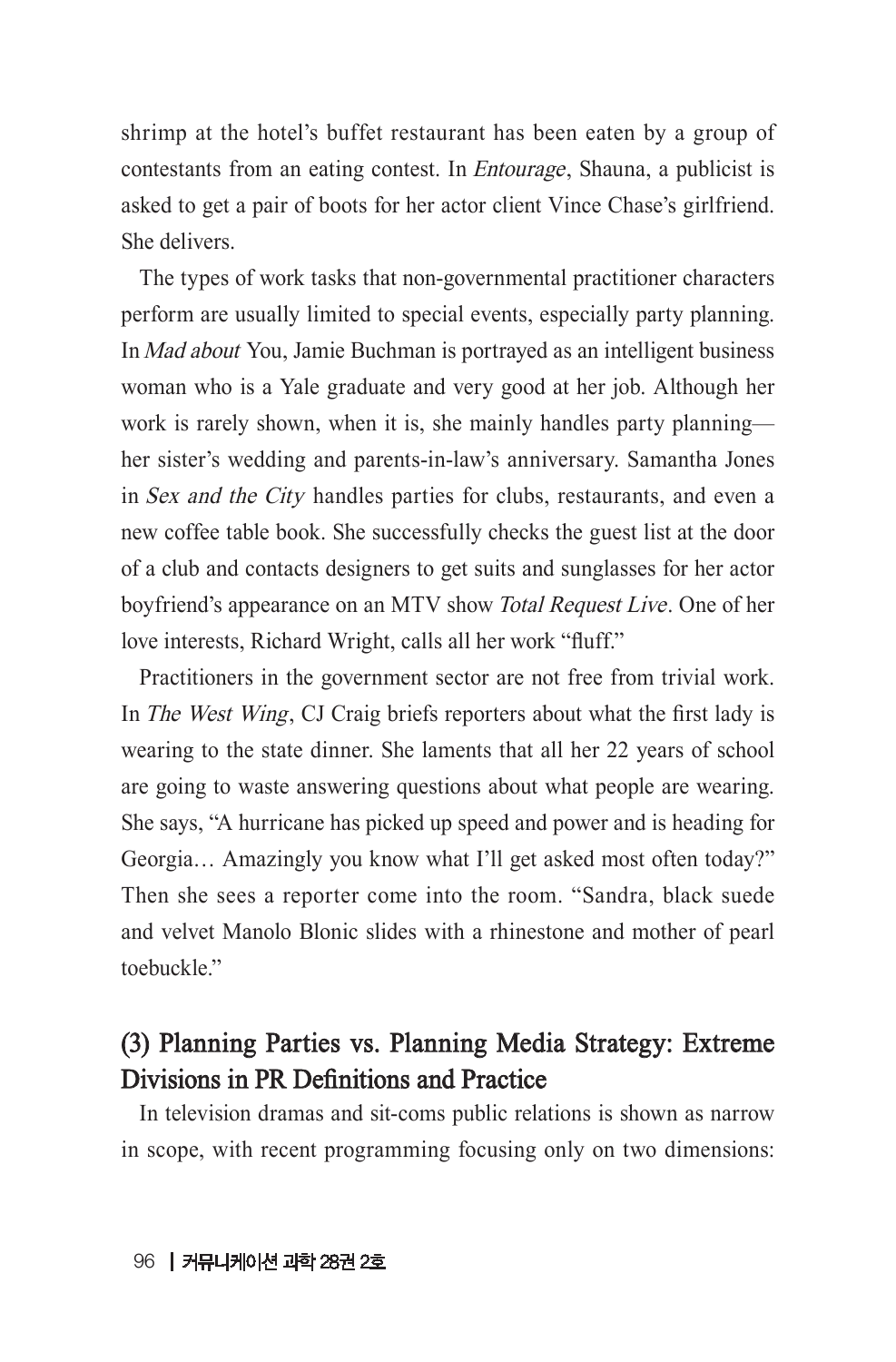publicity/special events and the government sector. Beyond these two dimensions, few definitions of the public relations field are explicitly given; shows rely instead on the characters' impressions of their field. Public relations tasks within the field are also not shown in great detail. When they are shown, there is a disparity between the types of tasks shown in publicity/special events and the government sector.

Characters in publicity and special events coordinate parties and social events; organize fund-raising, wet T-shirt contests and cheerleading competitions; and arrange clients' clothes and accessories for premieres and TV appearances. A lot of their work is also related to the media. They monitor and respond to the media, negotiate with the media for stories and appearances, and prepare clients for media interviews. They work hard to present positive stories and prevent negative media coverage of their clients. Naomi Clark in Jake in Progress monitors the media to see how the media cover her celebrity clients. Mary Connell in Las Vegas promotes group weddings for a weekend to reporters for coverage, and when things go wrong, she worries what "if the reporters find out"

Practitioners in the government sector are shown coordinating political campaigns, press briefings and interviews, and photo shoots; writing speeches and creating communication strategies; preparing their employers and clients for interviews and debates; referring to opinion polls; and attending senior-level meetings. They tend to use the public information and two-way communication models of public relations to achieve their communication goals. Toby Zeigler, communications director in The West Wing sees public relations as a powerful tool in the political process to get information to the public. By getting information to the public, he believes that public relations contributes to democracy. Dickie McDonald in Commander in Chief and Sam Seaborn in The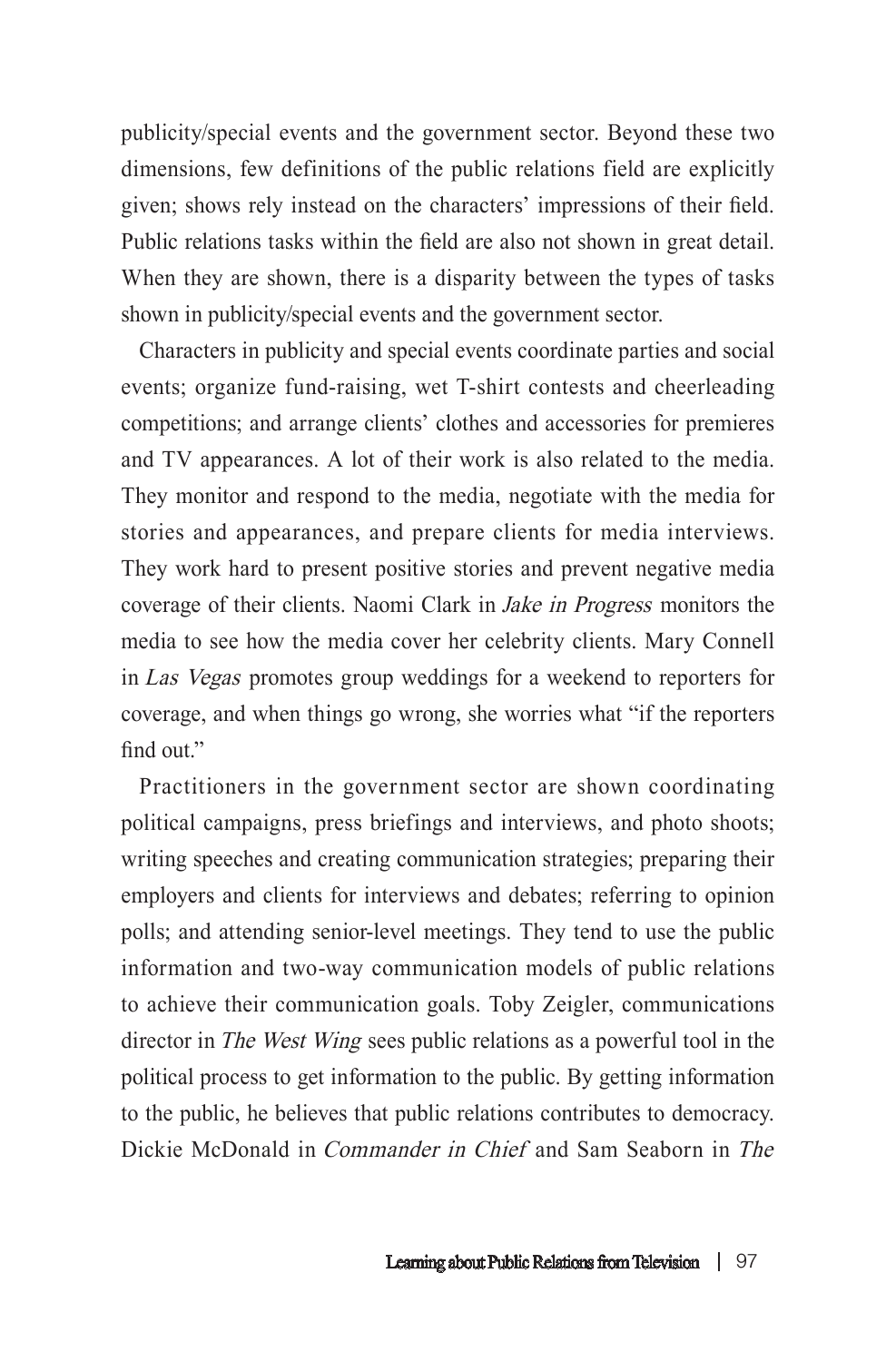West Wing often base their opinions on public polls and other types of research. Sam Seaborn writes the State of the Union address based on the opinions and memos he received from all kinds of people.

Some television characters are self-defining the field. Interestingly, CJ Craig, the press secretary of The West Wing does not seem to think press secretary is a "PR" function. She sometimes gets annoyed when she has to do "silly PR things" like have the President pardon a turkey on Thanksgiving or lead children in song at Christmas. While she feels her press secretary job is "noble," she feels these "PR things" are beneath her. In fact, although communication characters in the show regularly discuss communication strategies, relationship-building, and twoway communications, they never acknowledge that they are in public relations, thereby offering no explicit definitions of public relations. This is in a stark contrast with characters practicing mainly publicity and press agentry who openly profess they are "in PR" and regularly provide their job descriptions. Shauna in Entourage yells at her actor client Vince Chase because he arranged himself to be on Jimmy Kimmel Show, "If you want to do Kimmel, come to me. I'm your publicist. That's what I'm here for." Carrie Bradshaw in Sex and the City frequently describes her friend Samantha Jones as "a publicist" and illustrates what Samantha does as doing "the PR" for her client's upcoming party and "Samantha's PR firm was hired to do the opening party" for a club.

Overall, the details of public relations work are frequently not shown or discussed in television dramas and situation comedies. However, government practitioners are at least regularly seen holding intense strategy sessions. Practitioners in The West Wing, Commander in Chief and Spin City frequently have staff meetings and discussions to develop communication strategies. Then their strategies are reflected in the Presidents' and the mayor's speeches and policies. On the other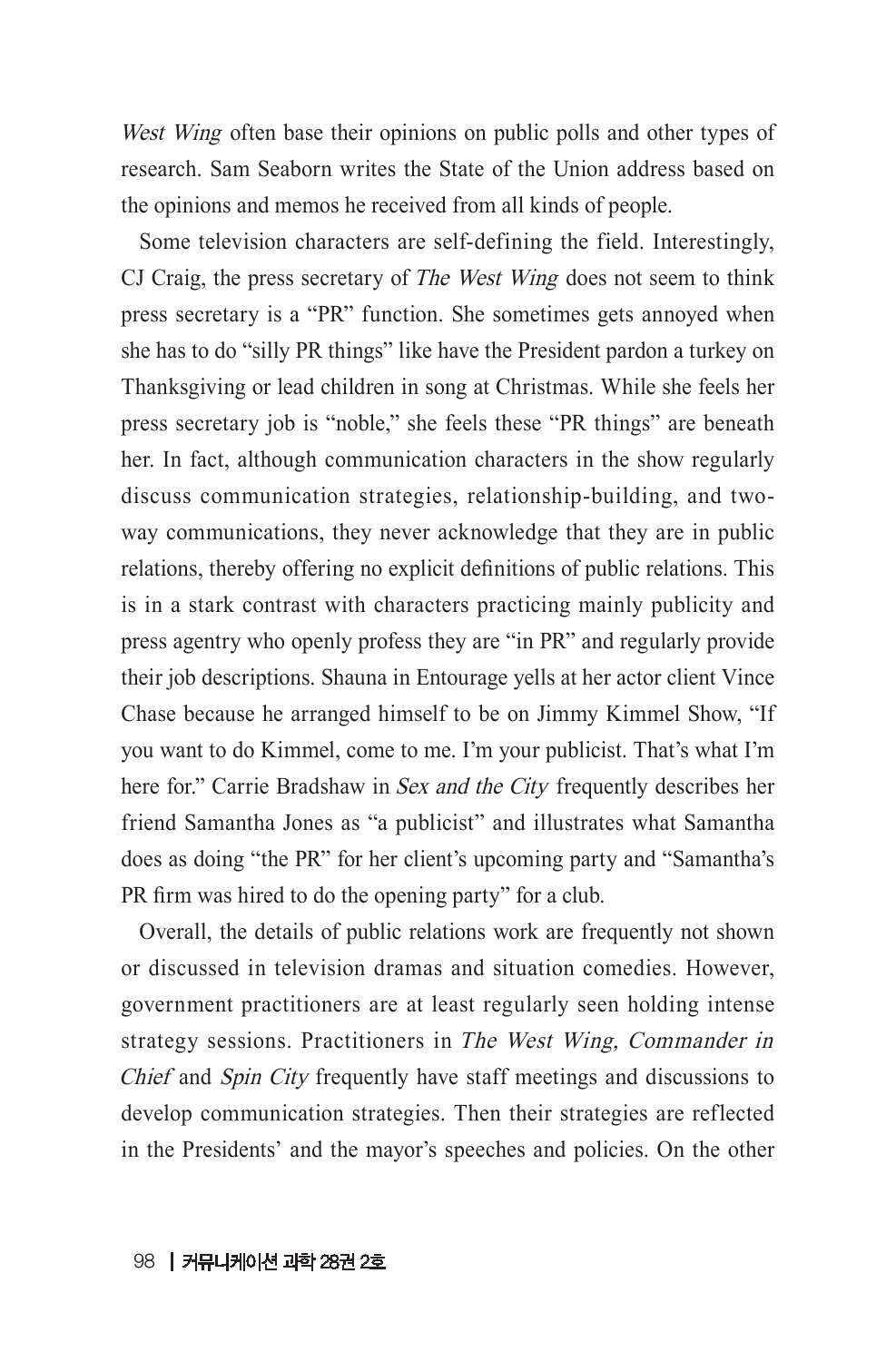hand, practitioners in publicity and special events are rarely seen doing any work. As Miller (1999) noted, this "lack of information on the groundwork of public relations" may insinuate two misconceptions that PR is "almost supernatural" and PR is "easy" (p. 13). After she becomes a publicist for the Bluth family, Jessie Bowers in Arrested Development is able to get a job for its daughter overnight, set up a hearing for her husband Tobias to get his medical license back, and book the eldest son of the family—a magician—a gig at a nursing home. She's also made "some serious progress" in getting the family's youngest member George Michael into a prestigious high school. Samantha Jones in Sex and the City also has a "magical power." She arranges a positive review in a New York newspaper about her boyfriend, and unknown theater actor, and elevates him to a sex symbol overnight. She draws so many people to her friend's book party that even, "Vanity Fair doesn't have a table." She guarantees that "Donald Trump and Marlo Thomas" will come to a benefit that she offers to organize for a church. A rare glimpse of how she wields her "magic" is seen at a party in Hampton that her former assistant Nina G organizes. When Nina G gets into a trouble at the party—fireworks start too early while people are still inside—she desperately asks Samantha for help. All Samantha needs to do is to yell for everybody to go outside and the problem is solved. In these shows, public relations is absurdly easy.

## 5. Discussion, Implications and Future Studies

The present study began with a curiosity to investigate the root of our students' perceptions of the public relations and its practitioners. By analyzing fictional public relations characters in prime-time television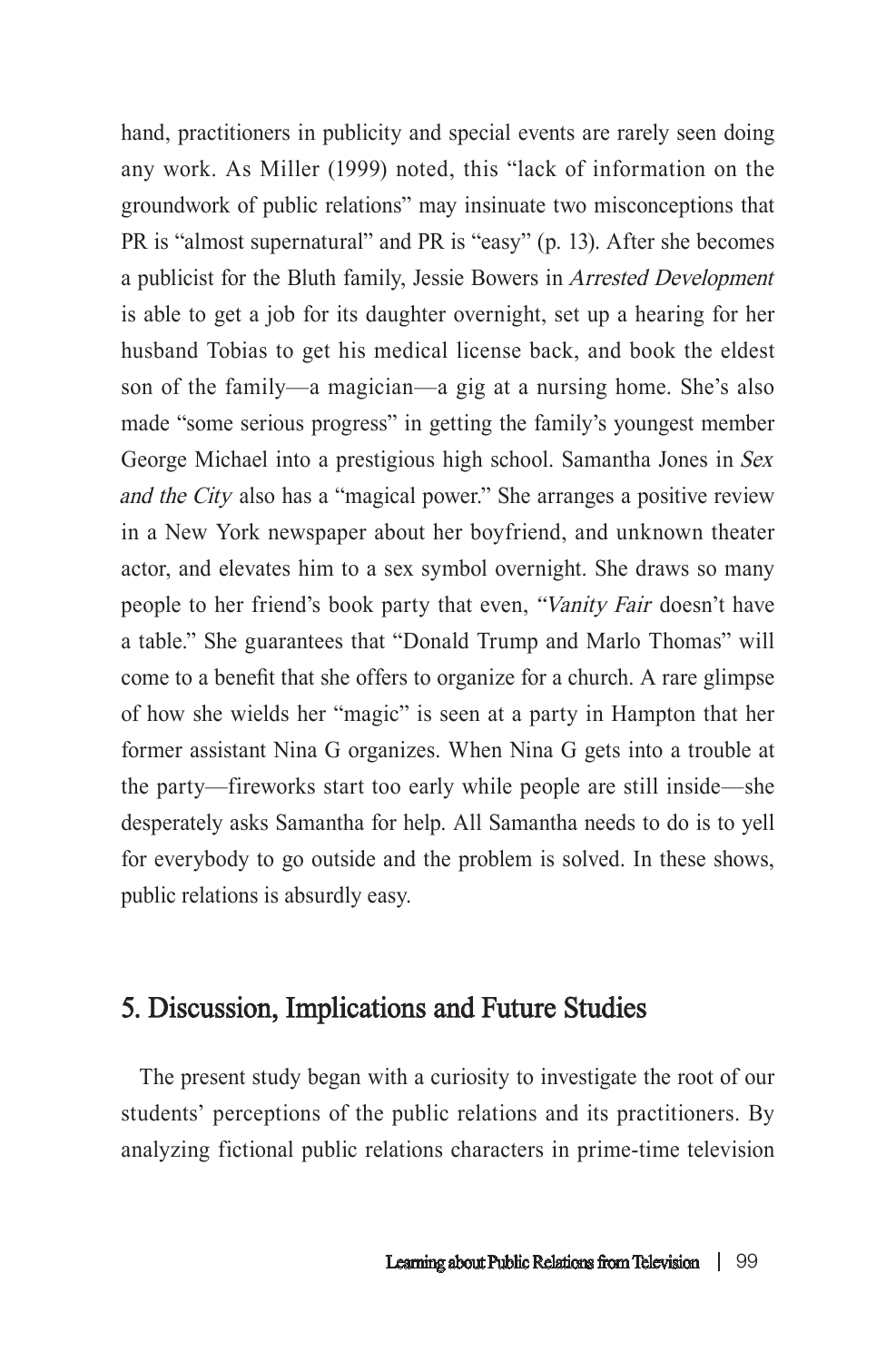programming, we confirmed some of the negative characterizations and imprecise views of the field and its professionals as identified in the work of Spicer (1993), Keenan (1996), Jo (2003), and Miller (1999). However, new concerns arose from the present study.

First, a dichotomy is present between male and female practitioners in their areas of public relations. Only two of the nine practitioners working for the governments are female, whereas only one of the seven practitioners in publicity and special events is male. Biased representations like this may lead to the stereotypes that serious, strategic, or powerful areas of the field, such as government public relations, are for men, while lighter, more "fluffy" areas that are often portrayed as "easy" in television, such as publicity, special events, managing the media and "looking good" are for women. Additionally, the fact that both women in government public relations are the White House press secretaries may imply that certain jobs are for men and certain jobs are for women, even within a specific area of public relations. Public relations on television also is not shown to be a racially diverse field. It is dominated by white, Caucasians and other races are fairly invisible.

Second, while it does not seem that television dramas and situation comedies portray the public relations field overall as "bad" and "silly," they do describe the "bad" and "silly" things that practitioners sometimes do as actions representing the public relations field. Often, the term "public relations" is brought up only when characters engage in uncomplimentary actions. When they do something good and noble, the term "public relations" is not used. For instance, the PR characters in The West Wing are accomplished and loyal and do their best for the President and the country, but they never acknowledge that their work is the public relations function. When they mention public relations, it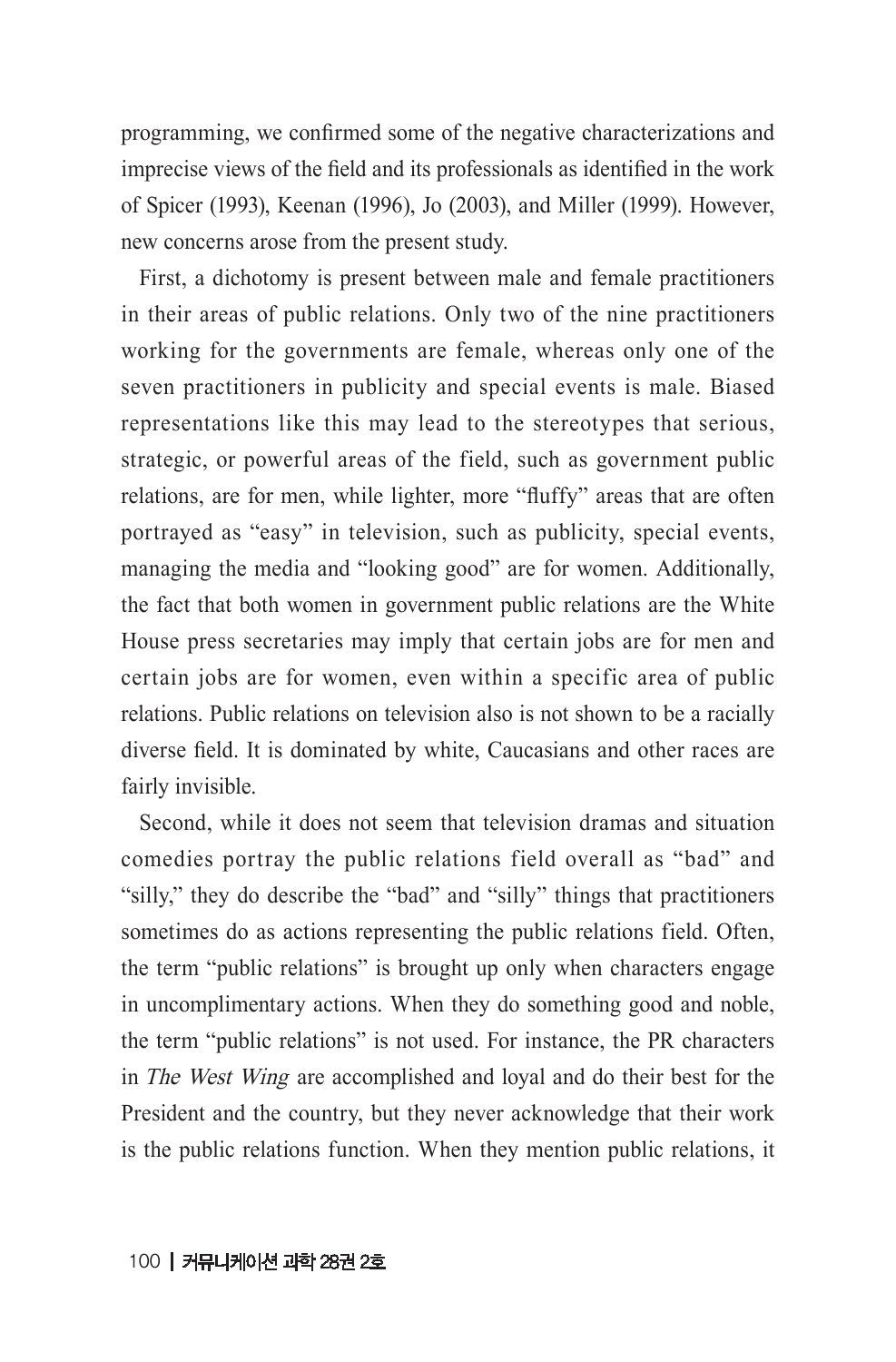is only in the context of "silly PR things" such as having the President pardon turkeys for Thanksgiving. The implication here is that gimmicks and fluff *are* public relations, but serious and noble things *are not*.

Third, while the field of public relations claims to encompass a variety of areas from investor relations to community relations, and to government relations (Cutlip, Center, & Broom, 2000), only three areas of public relations are visible in this study of television programming: publicity, special events and government. This misrepresentation may lead new PR majors to expect to learn about "more fun" jobs such as planning parties and social events, and to have the rich and famous at their fingertips. When those students discover that public relations requires knowledge of management, research, and relationships, they may feel dismayed and even betrayed. A student's quote from a focus group in Bowen's (2003, p. 203) study seems to sum it up: "I don't have the same feelings for it [public relations] now, I thought it would be more glamorous."

Fourth, similar to Miller's (1999) study, antisocial characteristics such as lying, cover-ups and promiscuity are depicted to be a part of public relations practice in television. Although television practitioners themselves may not actually engage in these morally problematic acts, people around the practitioners tend to expect this kind of behaviors from the practitioners "as to seem normal" (p. 23).

Finally, television does not define the field thoroughly or explain the public relations process properly. Like in novel and film (Miller, 1999), practitioners in television exercise almost magical power and somehow achieve their tasks and goals easily, without much hard work. This kind of depiction may give public relations unwanted status of a myth: if a person has the secret knowledge of public relations, she can bring about almost anything easily. A misconception like this puts public relations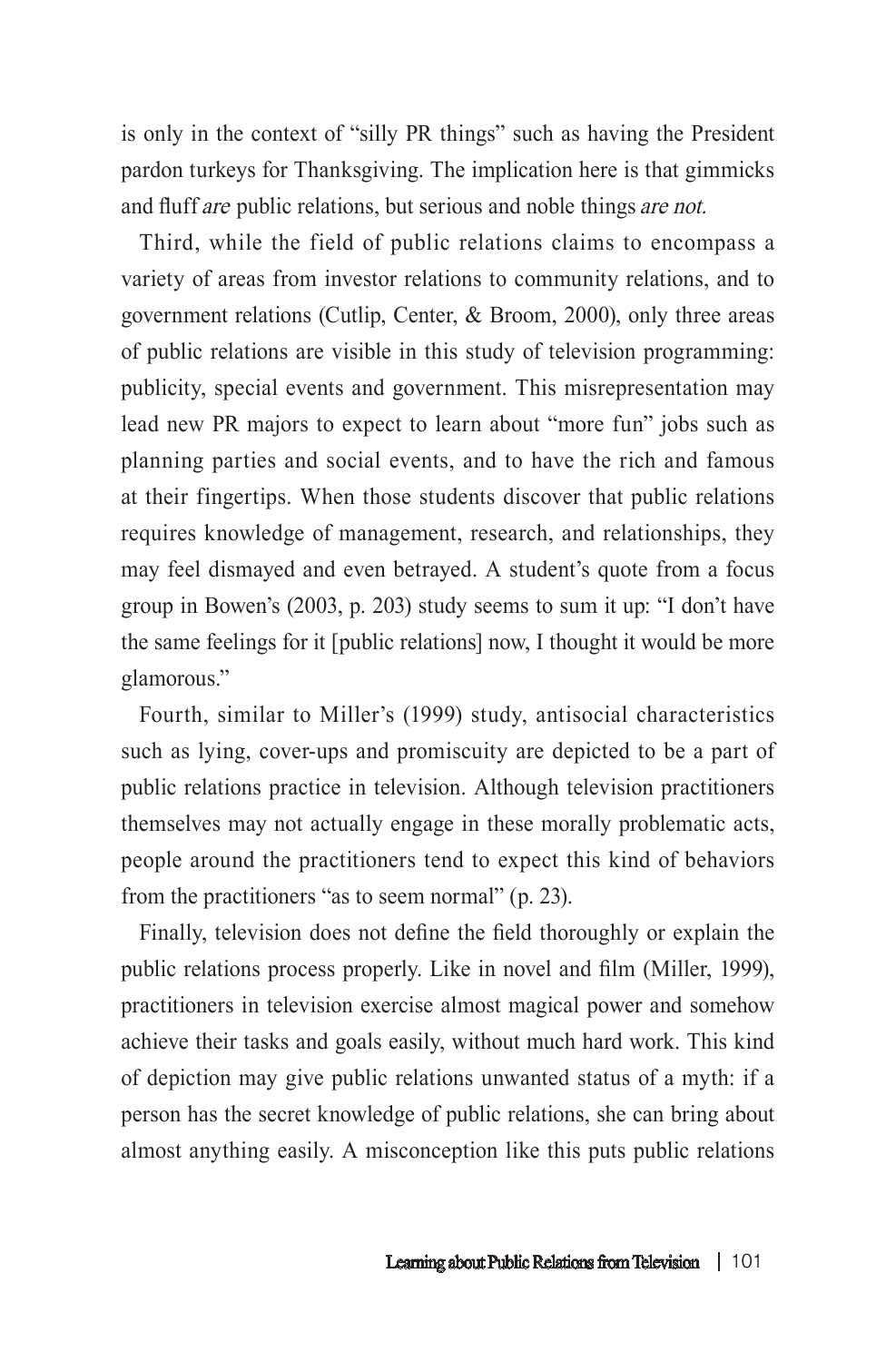in a tricky position: it is considered something with a huge impact but whose process nobody knows and understands. If unaddressed, these inaccurate impressions may limit the field to only certain characteristics in the minds of employers, the media and the public. Moreover, they may influence the types of students entering the profession and even inhibit public relations practitioners from being taken seriously in their jobs, in some cases. Ultimately this study suggests that public relations may need some serious re-definition in television.

While the present study adds a new insight to our understanding of public relations field and its practitioners as interpreted via television, it certainly has several limitations. Because there was no complete list available for television shows containing public relations characters, a convenience sample was used, which limits generalizability of this study's findings. Also due to the limited availability, shows prior to the past 15 years were not included in the analysis. So, it is fair to say that this study provides a limited first look at the picture of public relations and its practitioners in television. Because this study was only able to examine recent television programming showing 16 PR characters, it was not possible to obtain the volume of rich data about the definitions of public relations, strategies and tactics used by the practitioners as the researchers had initially hoped.

As a first look at the portrayal of public relations characters on television, the present study suggests at least four future studies. First, additional historical studies of more characters through the years should be conducted by those who can get access to past television programming. This would enable an understanding of the "evolution" over time of portrayals and establish when public relations was first portrayed on television. Second, now that we have some indications that both news media and entertainment media representations of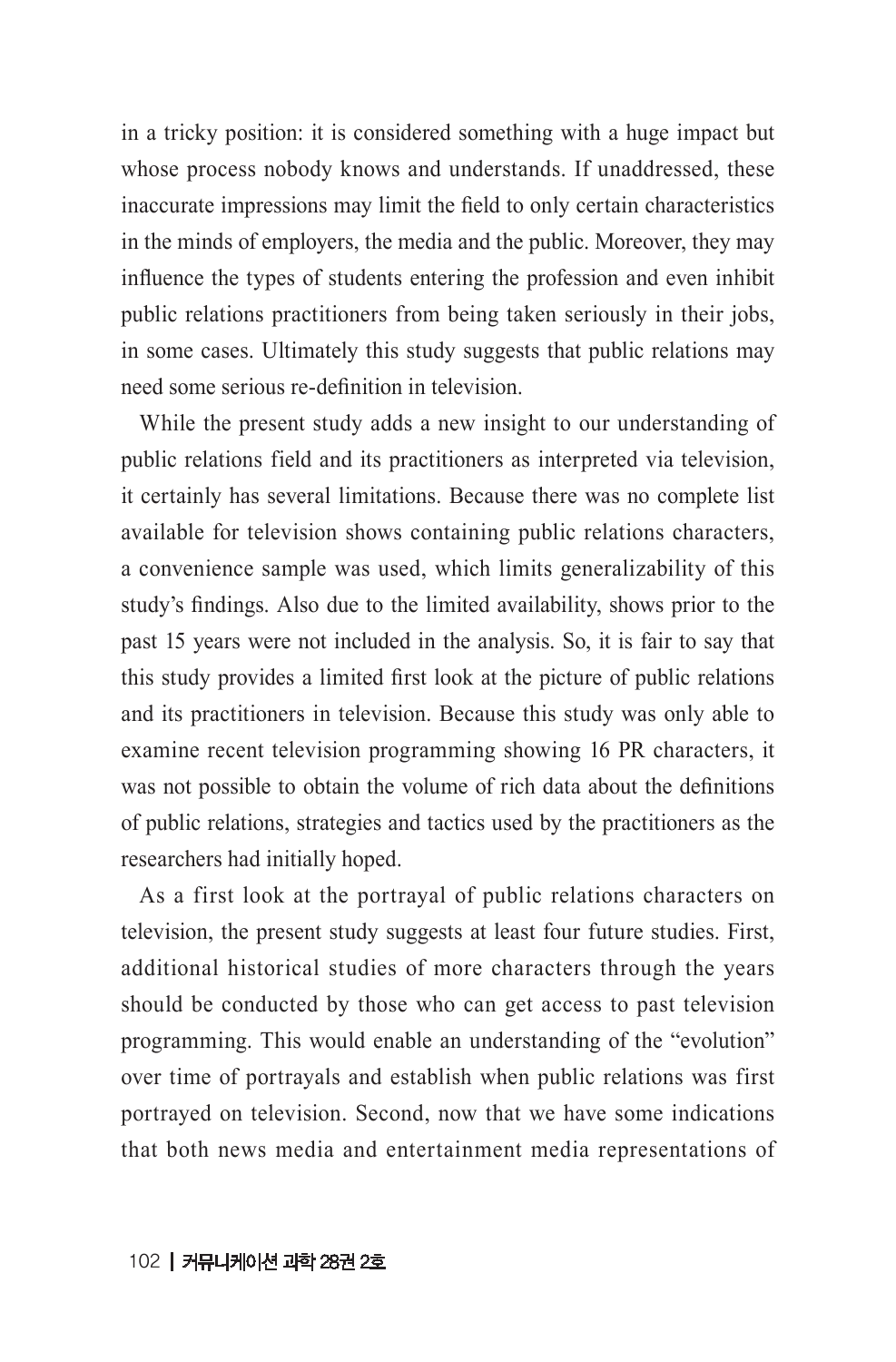public relations are not positive, a linkage between audience exposure to these media portrayals and their perceptions of the profession should be established. Third, a study could be conducted investigating other influences on new college public relations majors' perceptions of public relations and practitioners, such as high school guidance counselors, and where their perceptions are formed. Finally, this study was conducted in the United States and limited to television programming airing in the United States. Studies should be replicated in other countries around the world to compare the portrayal of public relations characters internationally.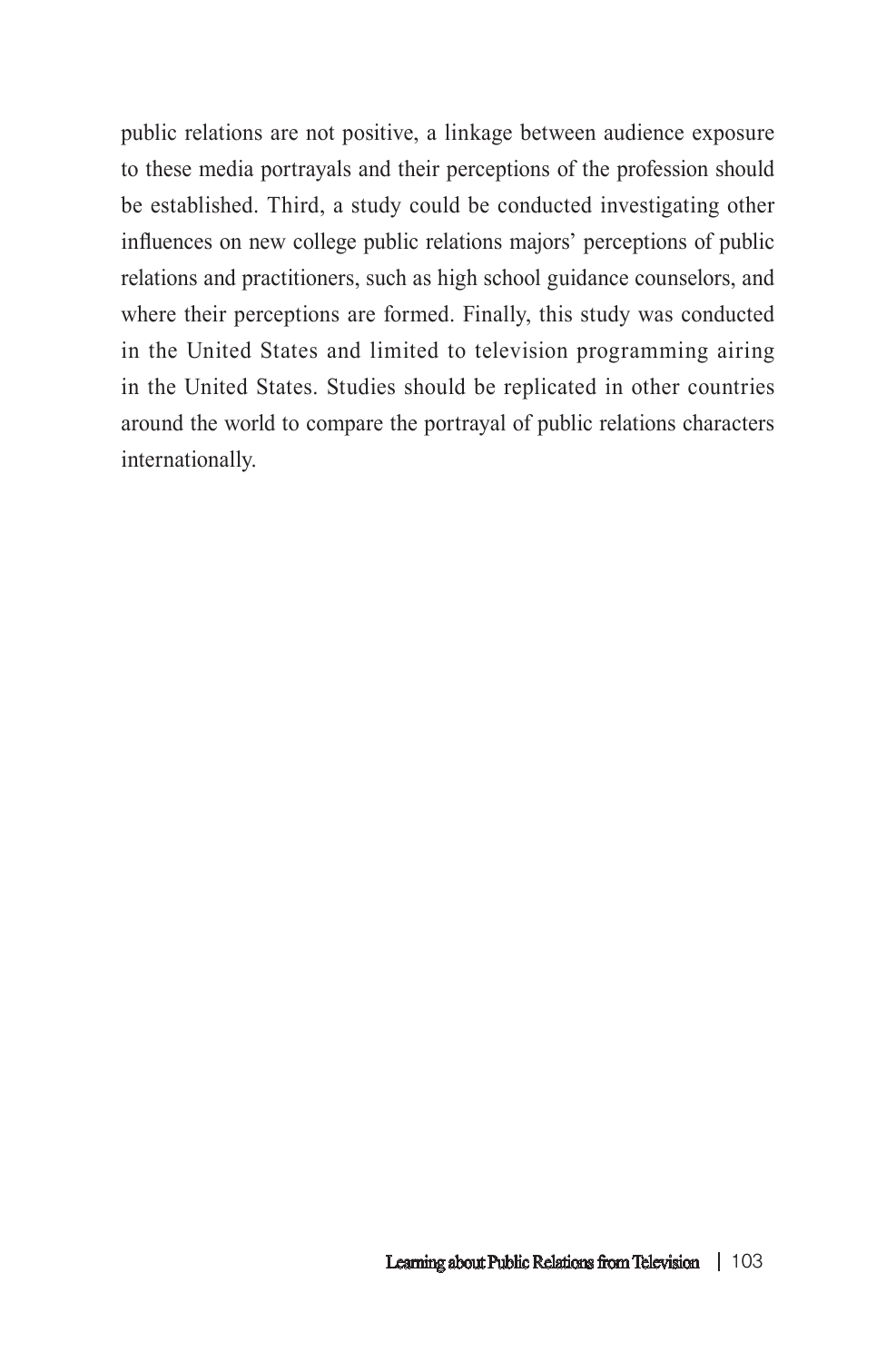#### ■ References ■

- Bishop, R. L. (1988). What newspapers say about public relations. Public Relations Review, 14 (1), 50-52.
- Bowen, S. A. (2003). 'I thought it would be more glamorous': preconceptions and misconceptions among students in the public relations principles course. Public Relations Review, 29, 199-214.
- Campbell, R., Martin, C. R., & Fabos, B. (2002). Media & culture: An introduction to mass communication. Boston: Bedford/St. Martin's.
- Cutlip, S. M., Center, A. H., & Broom, G. M. (2000). Effective public relations. Upper Saddle River, NJ: Prentice-Hall.
- Grunig, J. E., & Hunt, T. (1984). Managing public relations. New York: Holt, Rinehart & Winston.
- Jo, S. (2003). The portrayal of public relations in the news media. Mass Communication & Society, 6(4), 397-411.
- Keenan, K. L. (1996). Network television news coverage of public relations: An exploratory census of content. Public Relations Review, 22, 215-231
- Lee, M. (2001). The image of the government flack: Movie depictions of public relations in public administration. Public Relations Review, 27(3), 297-316.
- McCombs, M. & Bell, T. (1996). The agenda-setting role of mass communication. In M. Salwen & d. Stacks (Eds.), An integrated approach to communication theory and research (pp. 93-110). Mahwah, NJ: Lawrence Erlbaum Associates.
- Miller, K. S. (1999). Public relations in film and fiction: 1930 to 1995. Journal of Public Relations Research, 11(1), 3-28.

Pfau, M., Mullen, L. J., Deidrich, T., & Garrow, K. (1995). Television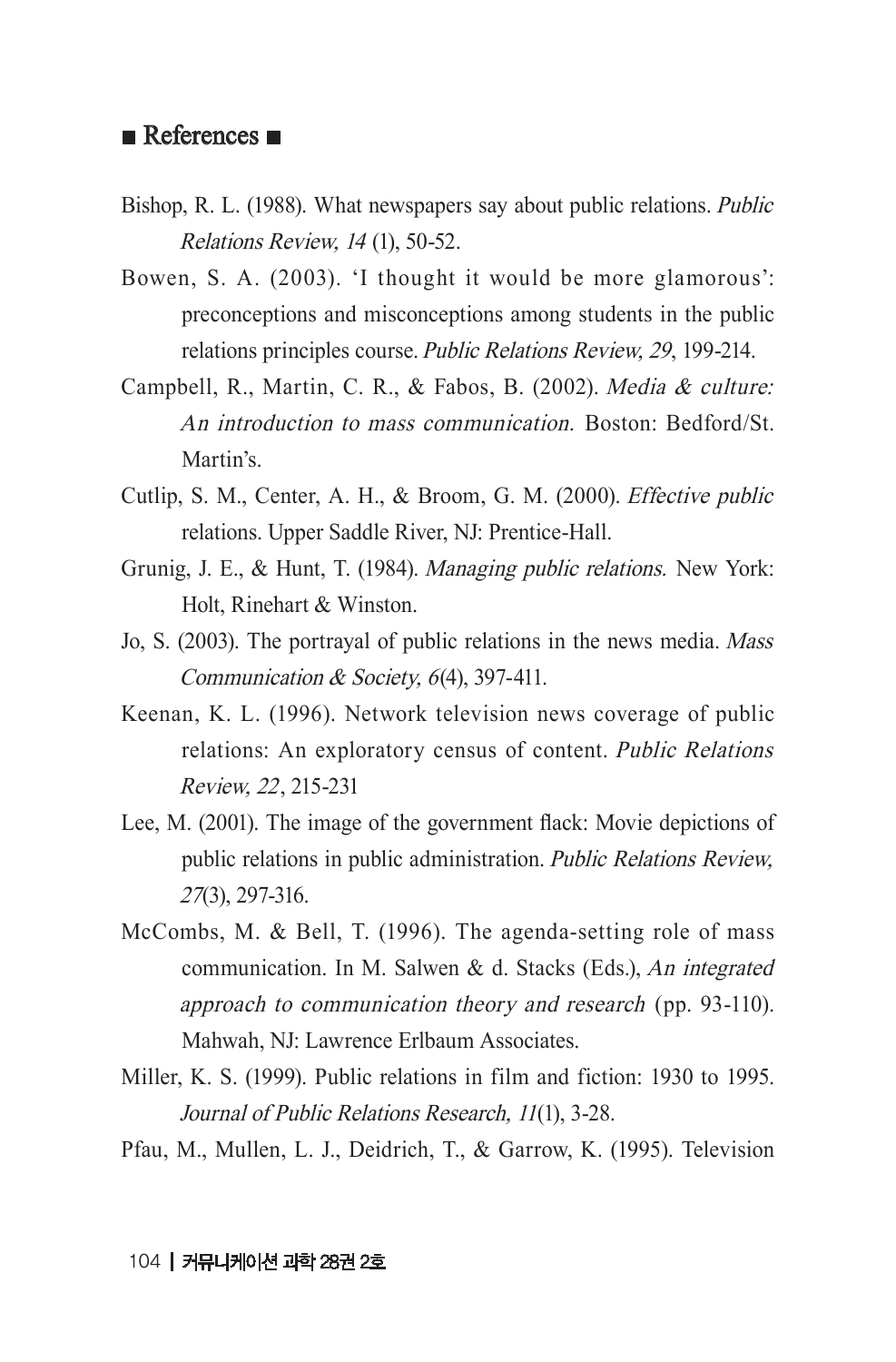viewing and public perceptions of attorneys. Human Communication Research, 21, 307-330.

- Pfau, M., Mullen, L. J., & Garrow, K. (1995). The influence of television viewing on public perceptions of physicians. Journal of Broadcasting and Electronic Media, 39, 441-458.
- Signorielli, N. & Morgan, M. (1996). Cultivation analysis: Research and practice. In M. Salwen & d. Stacks (Eds.), An integrated approach to communication theory and research (pp. 111-126). Mahwah, NJ: Lawrence Erlbaum Associates.
- Spicer, C. H. (1993). Image of public relations in the print media. Journal of Public Relations Research, 5(1), 47-61.
- Tavcar, L. (1993). Public relations on the screen: 17 films to see. Public Relations Quarterly, 38(3), 21-23.
- Tilson, D. J. (2003). Public relations and Hollywood: A fistful of publicity. Public Relations Quarterly, 48(1), 10-13.